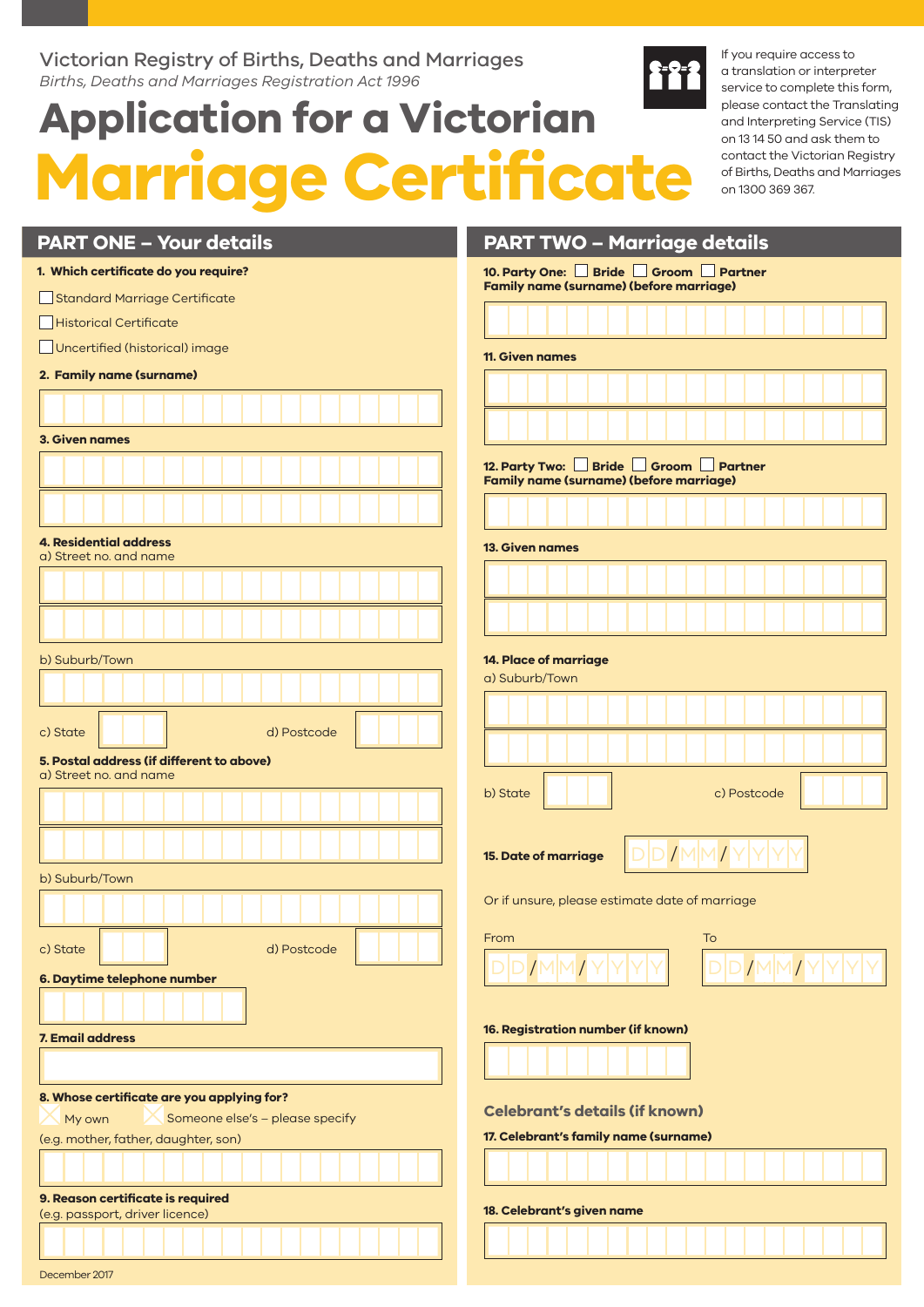#### **Note**

- You must provide proof of your identity if the marriage occurred within the last 60 years or either person is still living.
- For further information about access to records refer to the Registry's Access Policy at bdm.vic.gov.au

#### **19. Whose certificate are you applying for?**

**19.1 My own marriage certificate** 

You must submit your own identity documents, one from each list on page 3.

#### **19.2 Someone else's marriage certificate**

#### **You must submit:**

- a) identity documents of your own, one from each list on page 3; and
- b) a letter from one of the parties to the marriage which authorises you to access the marriage record. The letter must include the authorising person's address, daytime telephone number and signature; and
- c) identity documents of the person giving you authority to access the marriage record, one from each list on page 3.

**19.3 If applying for a historical certificate or uncertified image, you do not have to provide proof of identity.** 

#### **PART FOUR – Certificate payment**

#### **20. I wish to order the following:**

| <b>Proof of identity required</b>                                                                                                                                                            | Price*       | <b>Subtotal</b> |
|----------------------------------------------------------------------------------------------------------------------------------------------------------------------------------------------|--------------|-----------------|
| <b>Standard Marriage Certificate</b>                                                                                                                                                         | \$32.40      | \$              |
| <b>Proof of identity NOT required</b>                                                                                                                                                        |              |                 |
| Historical Certificate - for Historical purposes                                                                                                                                             | \$32.40      | \$              |
| Uncertified (historical) image - You must provide a registration number at Q.16<br>or the fee for a standard marriage certificate applies. <sup>#</sup>                                      | \$25.10      | \$              |
| Select ONE delivery method – go to auspost.com.au for details                                                                                                                                |              |                 |
| <b>Australia</b>                                                                                                                                                                             |              |                 |
| Standard Post / Handling – generally 6 business days to your delivery address.                                                                                                               | \$1.00       | \$              |
| Registered Mail (Standard) – generally 6 business days to your delivery address, signature required.                                                                                         | \$7.30       | \$              |
| Express Post – best option for urgent delivery.                                                                                                                                              | \$7.70       | \$              |
| <b>Outside Australia</b>                                                                                                                                                                     |              |                 |
| Airmail                                                                                                                                                                                      | \$3.60       | \$              |
| <b>Express international</b>                                                                                                                                                                 | \$52.00      | \$              |
| * All prices on this form are subject to change. Current fees may be confirmed at bdm.vic.gov.au/fees<br># You can search the historical indexes for a registration number at bdm.vic.gov.au |              |                 |
| 21. How do you wish to pay?                                                                                                                                                                  | <b>Total</b> | s               |

- Make cheques and money orders payable to Registry of Births, Deaths and Marriages.
- If paying by credit card, please complete the Credit Card Payment Slip on page 3.

Credit card **EFTPOS card A** Bank cheque **M** Money order

## **PART FIVE – Declaration**

#### **22. I certify that I have read and understood the declaration below:**

I declare that all statements made in this application are true and correct. I understand that this application remains the property of the State of Victoria and that some or all of the information provided, including documents submitted as proof of identity, may be disclosed to and/or verified with other persons or bodies with adequate entitlement to the information under the *Births, Deaths and Marriages Registration Act 1996* or the Registry's Access Policy. I understand that it is an offence to knowingly make a false or misleading representation in this application or its supporting documents and that penalties may apply.

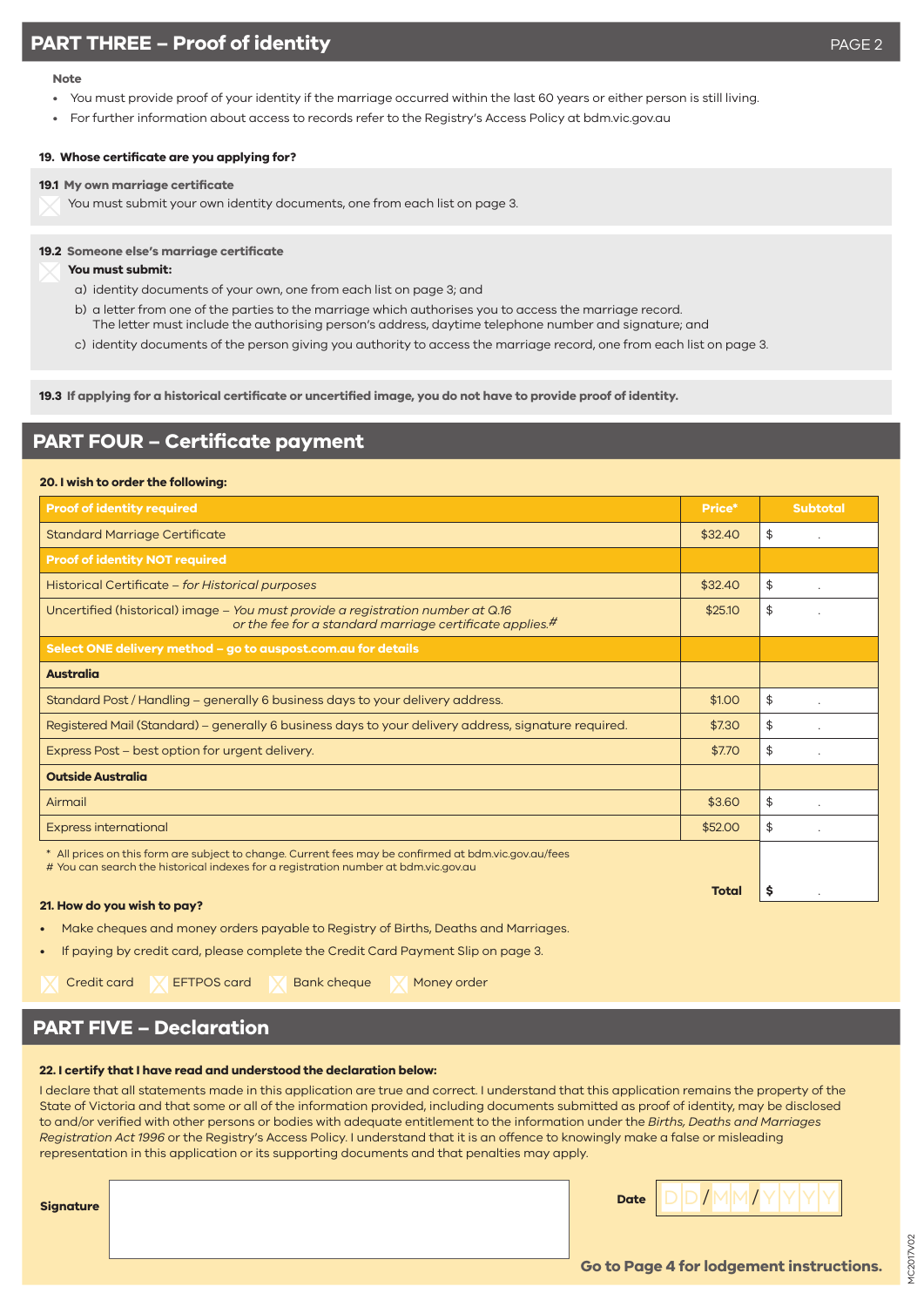#### **You need to provide one document from each list**

#### **LIST 1 Evidence of link between photo and signature**

- Australian driver licence (or learner permit)
- Australian passport
- Australian firearm licence
- Overseas passport

#### **LIST 2 Evidence of operating in the community**

- Medicare card
- Credit card or ATM card
- Australian security guard or crowd controller licence
- Marriage Certificate issued by the Victorian Registry
- Student or tertiary identity card
- Australian Citizenship Certificate
- Standard Birth Certificate issued in Australia
- Department of Veterans' Affairs card
- Working with Children Check card

#### **LIST 3 Evidence of current residential address**

- Australian driver licence (or learner permit)
- Utility account (including gas, water, electricity, mobile or home phone)
- Rates notice
- Centrelink concession card (Pension Concession Card, Health Care Card or Commonwealth Seniors Health Card)
- Bank statement (including passbook, credit, savings or cheque accounts)
- Current lease or tenancy agreement
- Superannuation fund statement

#### **All applicants please note:**

- All documents must be current
- If you cannot provide an identity document from List 1 you must provide two from List 2 and one from List 3
- Your List 3 document must show your current residential address
- A List 1 document can also be used as a List 3 document if it shows your current residential address
- Bank statements, utility accounts, rates notices or superannuation fund statements must have been issued within the last 12 months
- If you submit printed online bank, superannuation or utility statements they must contain an official company letterhead or be stamped and approved by the bank, superannuation fund or utility company.

#### **Under 18 years?**

If you are unable to submit all three identity documents, a List 2 document can be a:

- Medicare card showing your name
- Current school report card or exam certificate.

#### **Certifying and submitting your documents**



#### **How to certify your identity documents**

- 1. Make a photocopy of each identity document. Make sure the document from List 3 shows the current residential address.
- 2. Take your original documents and the photocopies to a police station and ask either a sworn member of police or a Justice of the Peace located in the station to certify them.

#### **Submitting in person?**

**If you are attending the Registry's Customer Service Centre, bring the original identity documents with you. If you are submitting your application at selected Justice Service Centres (JSC), bring both the original documents and photocopies of the original documents so that they can be certified. To find your nearest JSC, visit bdm.vic.gov.au/jsc**

#### **Submitting by mail?**

**You must mail certified photocopies of each identity document. Note**

- Do not send original identity documents by mail. These can only be used if you submit your identity documents in person.
- The Registry does not accept identity documents sent via fax or email.
- The Registry does not accept photocopies of identity documents that are expired, uncertified or certified incorrectly.
- Failure to correctly submit your proof of identity documents will delay your application.

#### **Applying from outside Victoria?**

If you are applying from other Australian states or territories you may have photocopies of your identity documents certified by a sworn member of police or a Justice of the Peace.

#### **Applying from outside Australia?**

If you live outside Australia, you can provide overseas equivalents to Australian identity documents, such as a foreign driver licence.

You may have photocopies of your identity documents certified by an Australian consulate or embassy official, a Notary Public or a local member of police.

If any identity documents are not written in English, you must also provide a certified translation. The Registry will only accept translations by an accredited translator.

#### **If you are unable to meet these requirements please contact the Registry via bdm.vic.gov.au**

|                                   | <b>Credit Card Payment Slip</b> |                    |
|-----------------------------------|---------------------------------|--------------------|
| <b>Card type</b>                  | MasterCard<br>Visa              | Total \$           |
| <b>Card number</b>                |                                 | <b>Expiry date</b> |
| Name on card                      |                                 |                    |
| <b>Signature of</b><br>cardholder |                                 |                    |
|                                   |                                 |                    |